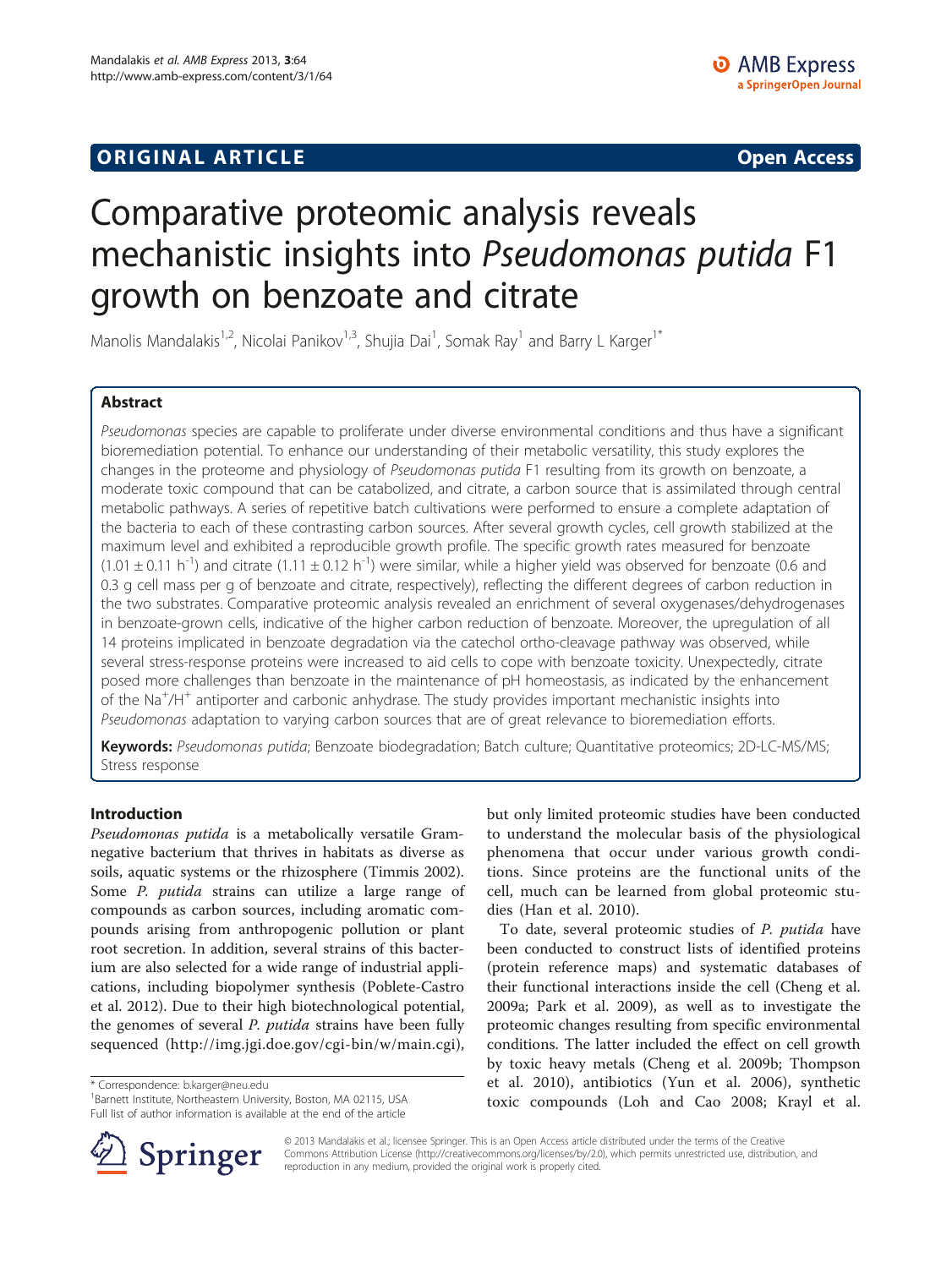[2003;](#page-11-0) Roma-Rodrigues et al. [2010;](#page-11-0) Santos et al. [2004](#page-12-0); Segura et al. [2005](#page-12-0); Volkers et al. [2006;](#page-12-0) Wijte et al. [2011\)](#page-12-0), nutrient deprivation (e.g. iron and nitrogen; Heim et al. [2003](#page-11-0); Nikodinovic-Runic et al. [2009\)](#page-11-0) or biofilms formation (Arevalo-Ferro et al. [2005](#page-11-0)). In several cases, proteomic surveys were also employed to examine the catabolic pathways associated with biodegradation of organic pollutants (Loh and Cao [2008](#page-11-0); Cao and Loh [2008](#page-11-0); Kim et al. [2006;](#page-11-0) Verhoef et al. [2010](#page-12-0); Yun et al. [2011](#page-12-0)). Though, beyond catabolic pathways, such studies can provide valuable information about cellular physiology and the adaptation mechanisms activated under the presence of the pollutant. Ultimately such information can be utilized to genetically engineer microorganisms with improved properties (e.g. efficient removal of toxic wastes) (Han et al. [2011](#page-11-0)).

The majority of published proteomic studies to date have employed conventional two-dimensional polyacrylamide gel electrophoresis (2D-PAGE), followed by mass spectrometry. 2D-PAGE is, however, being replaced today by LC-MS/MS shotgun proteomic methods due to the automated approach and the larger number of proteins identified and quantitated. Up to now, only two proteomic studies on the degradation of monoaromatic compounds by P. putida strains have employed shotgun proteomics using two dimensional liquid chromatography and offline analysis of peptides by tandem mass spectrometry (offline 2D LC-MALDI-TOF-MS/MS) (Kim et al. [2006;](#page-11-0) Yun et al. [2011\)](#page-12-0). Both of these studies employed stable isotope labeling approaches for protein quantitation, but the largest number of proteins identified and quantitated was only 570.

While P. putida F1 is a fully sequenced strain, widely used in bioremediation applications (Díaz et al. [2008](#page-11-0); Friman et al. [2012;](#page-11-0) Parales et al. [2000\)](#page-11-0), only a handful of studies have investigated its catabolic versatility using proteomic approaches. In the present work, we explored the effect of two contrasting carbon sources on growth kinetics and the accompanying changes in the proteome of P. putida F1. Citrate, a carbon source that is readily assimilated through central metabolic pathways, and benzoate, a monoaromatic compound of medium toxicity that is degraded via peripheral catabolic pathways, were chosen as carbon substrates. This selection was also based on the fact that benzoate is frequently used as a model compound for oil-related monoaromatic pollutants in the environment (Carmona et al. [2009\)](#page-11-0), while citric acid is ubiquitous in nature as a key cellular intermediate.

Using Tandem Mass Tag (TMT) isobaric labeling of peptides in conjunction with 2D LC-ESI-MS/MS analysis on an LTQ Orbitrap XL mass spectrometer, an in-depth proteomic profiling of P. putida F1 was performed, and key proteins involved in benzoate and citrate biodegradation were detected. Importantly, several other

functional groups of proteins were preferentially expressed on one or the other of the primary carbon sources. These proteins were related with a variety of cell features and adaptation processes, the exact role of which was thoroughly investigated. Changes in the available carbon sources are very frequent in natural ecosystems, and the present proteomic study provides insight into the biological processes of *P. putida* F1 that can be affected by a change of the carbon source between distinctly different organic substrates.

## Material and methods

#### Bacteria strain and growth conditions

The Pseudomonas putida F1 strain (ATCC 700007) was kindly provided by Dr. Rebecca E. Parales (UC Davis, CA). Primary cultures and all cultivation experiments in this study were established in liquid media consisting of a modified Hutner's Mineral Base (HMB) (Reardon and Kim [2002](#page-11-0)) supplemented with trisodium citrate or sodium benzoate as the sole carbon-energy source. The temperature was maintained at 33°C, which is optimum for P. putida growth (Alagappan and Cowan [2004\)](#page-11-0), while pH was kept constant at 6.6.

A BIOFLO 2000 fermentor (New Brunswick Scientific Co., New Brunswick, NJ), consisting of a 2-liter glass vessel, was used to grow the bacteria under computeraided control of temperature, pH,  $pO<sub>2</sub>$  and stirring rate. The system was aerated with a constant airflow adjusted at 400 mL min<sup>-1</sup> using an electronic mass flow controller (FMA 1700, OMEGA Engineering Inc., Stamford, CT). The stirring rate was set at 1000 rpm to maintain a dissolved oxygen concentration above 50% of air saturation. An infrared analyzer LI-800 (LI-COR Biosciences, Lincoln, NE) was connected to the air outlet for continuous monitoring of  $CO<sub>2</sub>$ .

To culture bacteria, the fermentation vessel was filled with 1.5 L of HMB medium with 1.0 g/L of benzoate or citrate and then inoculated with 20 mL of an overnight shake flask culture. Culture development was monitored as respiration rates of  $CO<sub>2</sub>$  evolution and  $O<sub>2</sub>$  uptake, as well as by measuring optical density at 600 nm (OD600) of aliquots collected at 10–60 min intervals with a refrigerated BioFrac fraction collector (Bio-Rad Laboratories, Hercules, CA). Total organic carbon content of cells was derived from OD600 measurements based on a preliminary calibration: cell suspensions of P. putida with varying OD600 were centrifuged, and cell pellets were washed, dried, ignited to  $CO<sub>2</sub>$  (Teledyne Tekmar 183 Boat Sampler) and quantified with a UGA200 mass spectrometer (Stanford Research Systems, CA).

#### Analysis of substrates and metabolites

Culture supernatants were analyzed by a Shimadzu VP series HPLC-UV system (Shimadzu Corporation, Kyoto,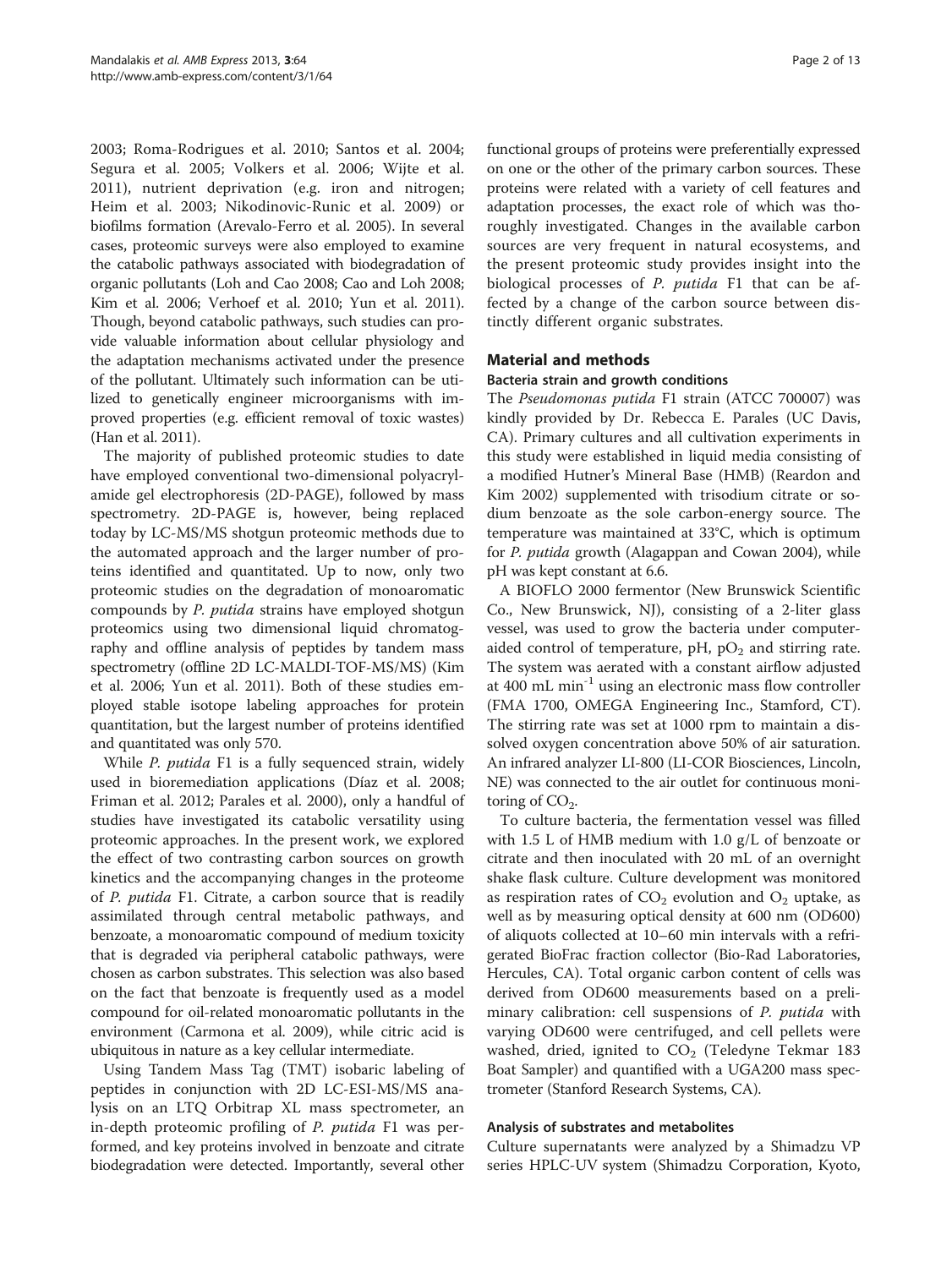Japan) using a ZORBAX Eclipse Plus C18 column (30 × 4.6 mm, 3.5 μm; Agilent Technologies, Andover, MA). The UV-detector was operated at 275 nm and 200 nm for the detection of benzoate and citrate, respectively. A gradient of acetonitrile in 0.1% formic acid (8% acetonitrile for 2 min, linear increase to 35% in 10 min) was applied for the analysis of benzoate and its metabolites, while isocratic elution with 0.01 N  $H_2SO_4$  was used for citrate.

Metabolites of benzoate were identified by gas chromatography–mass spectrometry (GC-MS). An aliquot (1 mL) of cell culture was centrifuged, and the supernatant was evaporated to dryness in a SpeedVac SC110A concentrator (Savant Instruments, Holbrook, NY). The solid residue was derivatized with N-methyl-N-(tert-butyldimethylsilyl) trifluoroacetamide, centrifuged, and the supernatant analyzed on a GC-MS system (Agilent 6890 GC with 5973 mass-selective detector; Agilent Technologies, Palo Alto, CA). Metabolites were identified by comparison of MS spectra with the NIST 08 mass spectral library.

## Comparative proteomic analysis

Approximately 50 mg of P. putida cells were harvested during the exponential phase of benzoate and citrate batch cultures, washed twice with sterile phosphatebuffered saline (pH 7.4) and resuspended in 150 μL lysis buffer (7 M urea, 2 M thiourea, 4% CHAPS, 25 mM HEPES pH 7.5, 30 mM dithiothreitol, 1 mM EDTA) containing 1X Halt Protease Inhibitor Cocktail (Thermo Fisher Scientific, Pittsburgh, PA). The mixture was sonicated on ice (eight 10 s pulses with 20 s cooling intervals) by using a 1/8-inch sonication probe (FB-50, Thermo Fisher Scientific). Any unbroken cells and debris were removed by centrifugation, and the total protein concentration from the supernatant was determined using the BCA assay (Microplate BCA Protein Assay Kit; Thermo Fisher Scientific).

Protein reduction, alkylation, trypsin digestion and labeling of the resulting peptides were accomplished using a tandem mass tag (TMT) isobaric labeling kit (Thermo Fisher Scientific, San Jose, CA) according to the manufacturer's instructions. Briefly, each lysate (100 μg protein) was diluted in 90 mM tetraethyl ammonium bicarbonate, reduced with 10 mM tris-(2-carboxyethyl) phosphine and alkylated with 18 mM iodoacetamide. Proteins were then digested overnight with 2.5 μg of trypsin (trypsin/protein ratio of 1:40) at 37°C (pH 8), and the peptides corresponding to benzoate- and citrate grown cells were isobarically labeled with TMT reagents. The reaction was quenched with 5% hydroxylamine, and equal amounts of differentially TMT-labeled peptides were then pooled together.

The pooled sample was fractionated by high-pH reverse phase HPLC, as previously described (Dowell et al. [2008](#page-11-0)). Briefly, the pooled peptide mixture was evaporated to dryness and reconstituted in 20 mM ammonium formate buffer (pH 10, mobile phase A). The peptides were loaded on a Zorbax 300 Extend-C18 column  $(2.1 \times 150$  mm, 3.5 µm; Agilent Technologies) at a flow rate of 200  $\mu$ L min<sup>-1</sup> and separated using a linear gradient from 2% to 42% of mobile phase B (90% acetonitrile in 20 mM ammonium formate buffer) over 35 min. The elution profile was monitored at 214 nm with fractions being collected every 1.5 min. A total of 20 fractions were further subjected to nanoLC MS/MS analysis.

## NanoLC MS/MS analysis

Fractionated peptides were separated in a second dimension of low pH reversed phase chromatography coupled to mass spectrometry. The platform consisted of an Ultimate 3000 nano-LC pump (Thermo Fisher Scientific), a self-packed capillary column (75  $\mu$ m i.d.  $\times$  20 cm length) with Magic C18AQ particles (3 μm i.d., 200 Å pore size; Michrom BioResources, Auburn, CA), an LTQ-Orbitrap XL mass spectrometer (Thermo Fisher Scientific) equipped with a PicoView nanospray interface (New Objective, Woburn, MA). Each fraction was evaporated to dryness, reconstituted in 10 μL of 0.1% formic acid in water (mobile phase A), and 1 μL was loaded onto the column at a flow rate of 250 nL min-1. After desalting for 30 min with 2% mobile phase B (0.1% formic acid in acetonitrile), the peptides were eluted at 200 nL min<sup>-1</sup> with a linear gradient of B: 2% to 5% in 2 min, 5% to 35% in 240 min, and 35% to 90% in 10 min.

The mass spectrometer was operated in the positive ionization mode with data acquisition in  $\sim$ 3.5 s per scan cycle, starting with a full MS scan of the precursor ions in the Orbitrap (400 to 1600 m/z; resolution of 30,000 at m/z of 400; automatic gain control (AGC) of  $5 \times 10^5$ ), followed by three data-dependent CID MS/MS scans of the three most abundant precursor ions in the ion trap and then three HCD MS/MS scans on the same precursor ions in the Orbitrap (resolution of 7500). The normalized activation energy of CID and HCD were set at 35% and 48%, and the AGC at  $5 \times 10^3$  and  $1 \times 10^5$ , respectively. For both scan modes, the minimum MS signal for triggering MS/MS was set at 1,000, while dynamic exclusion was implemented with a repeat count of 1 and exclusion duration of 40 s. Details about the computational analysis of shotgun proteomics data, including data filtering, peptide/protein identification and quantification, statistical analysis of quantitative data, as well as the functional categorization of the differentially expressed proteins are provided in the Additional file [1.](#page-10-0)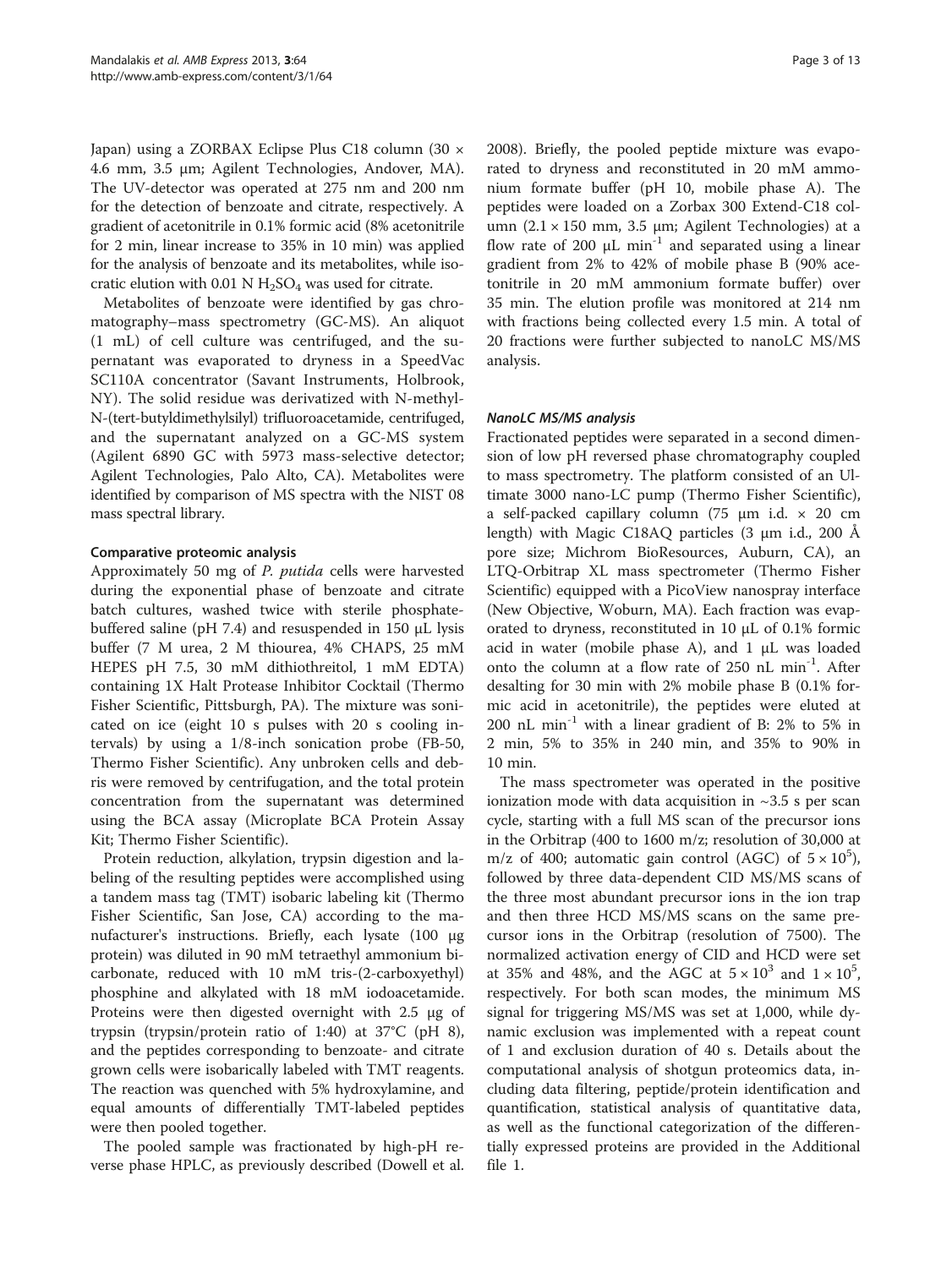## <span id="page-3-0"></span>Results

#### Growth dynamics in single and repetitive batch cultures

To avoid the artifacts and uncertainties associated with an incomplete adaptation of the bacteria to carbon/energy sources, we ran batch cultures in a repetitive mode for at least 5 cycles. In each cycle, cells were allowed to deplete the limiting nutrient, and then 90% of the cell suspension was replaced with fresh media to initiate a new cycle. Figure 1 shows a long-term plot of repetitive batch growth versus time for both substrates. After each addition of fresh media, we observed a steep increase in cell mass accompanied by a synchronous rise of respiratory activity (increase of  $CO<sub>2</sub>$  and decrease of dissolved  $O_2$ ). Initially (1 to 3 growth cycles), bacterial dynamics was found to be irregular with somewhat slower growth and lower cell yields. Then, the growth pattern became stable and reproducible (Figures 1a and 1b), with minimal lag-phase and a maximum SGR merging to  $1.0 h^{-1}$ (Figures 1c and 1d).

Figure [2](#page-4-0) shows a single growth cycle of the stabilized and activated bacterial culture in each substrate after 5 repetitive cycles. Immediately after addition of fresh medium, the bacterial cell mass began an exponential increase accompanied by a synchronous exponential rise



also shown.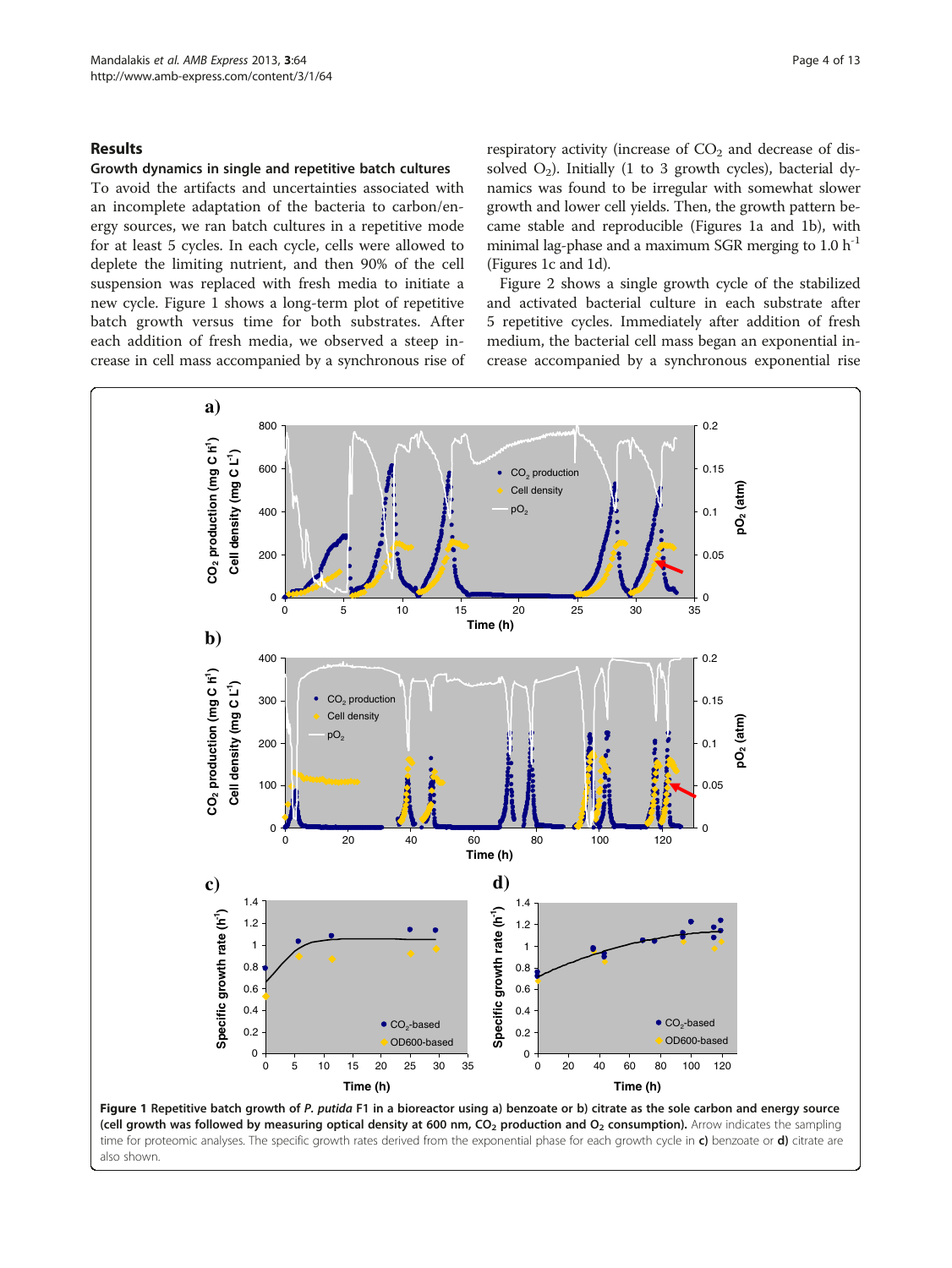<span id="page-4-0"></span>

in respiration rate and C-substrate uptake. After 2 to 3 h, the exponential phase was abruptly terminated by the C-source depletion. Cell samples were collected for proteomic analysis during the exponential phase (cell density at 75% of maximum OD600) of the final growth cycle, as indicated by the arrows in Figure [1.](#page-3-0)

#### Proteomic results

In total, 514,914 tandem mass spectra were acquired from the 2D LC-MS/MS analysis of the TMT-labeled peptide mixture, with 99,379 being matched to peptides (at an FDR < 1%) after MASCOT database searching. From these data, a list of 26,678 unique peptides was derived and assigned to 2,606 proteins, of which 2,141 were identified with at least two unique peptides (41% coverage of P. putida F1 proteome). Moreover, roughly 1,900 of these proteins were quantitated with at least 2 unique peptides.

To visualize the results from the comparative proteomic analysis and to pinpoint differentially expressed proteins, a 'volcano plot' depicting  $log<sub>2</sub>$  fold-change of proteins against statistical significance (negative  $log_{10}$  of p-value) was generated (Additional file [1](#page-10-0): Figure S1). This analysis revealed 53 upregulated proteins under benzoate growth conditions, with three of the proteins being found only in the benzoate-grown cells (Additional file [1](#page-10-0): Table S1). Citrate-grown cells showed 46 upregulated proteins, five of which were found only in the citrate-grown cells (Additional file [1](#page-10-0): Table S2). All these proteins were clustered into functional groups (Figure [3](#page-5-0)) indicating particular metabolic processes responsible for the utilization of the different carbon sources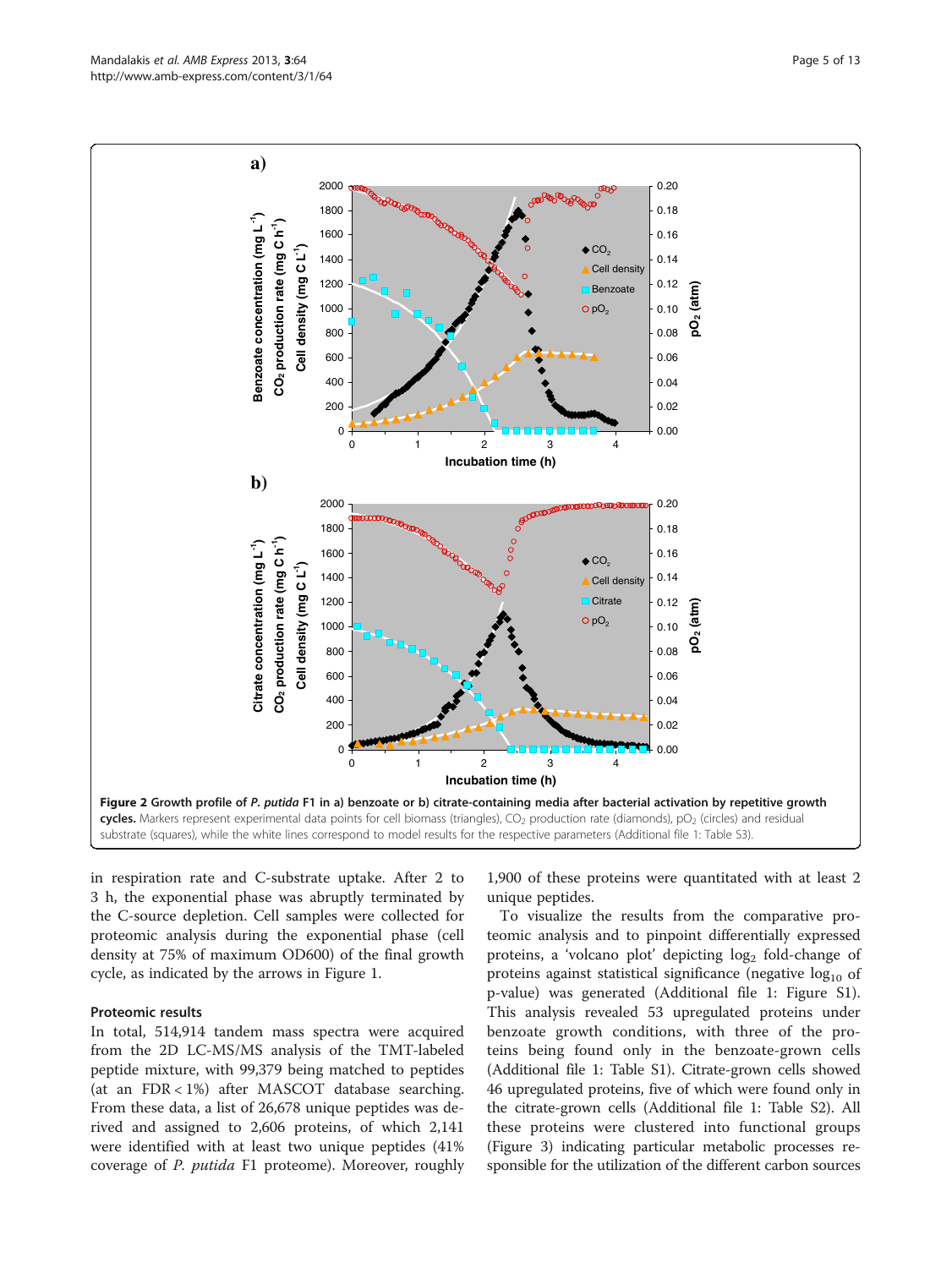<span id="page-5-0"></span>

and the physiological adaptation of P. putida cells to them. Catabolic enzymes were upregulated in benzoate (relative to citrate) as well as other proteins responsible for regulation of redox balancing, ribosomal synthesis, and stress-resistance. On the other hand, proteins related to chemosensory functions and ion balance/pH homeostasis were more expressed in cells cultivated on citrate. In addition, several proteins involved in central metabolism and transmembrane transportation were identified in both substrates, as well as a substantial number of proteins with unknown function.

#### Extracellular intermediates of benzoate degradation

The culture supernatants analyzed by HPLC-UV over the course of benzoate degradation revealed the formation of two metabolites (Additional file [1](#page-10-0): Figure S2), which were tentatively identified as catechol and cis, cismuconate based on retention time, in agreement with published data (Li et al. [2010\)](#page-11-0). By the GC-MS analysis of an additional aliquot from the exponential growth phase, we were able to confirm the presence of catechol, as well as of oxoadipate and succinate intermediates, but it was not possible to detect cis,cis-muconate. The inability to detect the latter metabolite and other benzoate metabolites could be explained by the ephemeral nature and/or the incomplete coverage of these compounds (i.e. their silylated derivatives) in the mass spectral library used for GC-MS identification.

## Discussion

The results of the microbiological parameters monitored over the course of benzoate and citrate batch cultures were quantitatively analyzed to identify which changes in P. putida F1 growth characteristics could be explained by the different properties of the carbon substrates. In the following, the growth kinetics and bacterial physiology are first discussed, followed by a comprehensive examination of the proteome results.

#### Growth kinetics and stoichiometry

The growth pattern of a single batch cycle in activated P. putida F1 (Figure [2\)](#page-4-0) was much simpler than a typical pattern of bacterial growth, as two distinctive phases (lag-phase and decelerated growth phase) were practically not observed. The exponential and stationary phases were successfully fit to a simplified version of the Monod model (Pirt [1975](#page-11-0)), which assumes an abrupt transition from unlimited exponential growth to a nongrowing state (Additional file [1](#page-10-0): Table S3). The calculated curves from this model, added to Figure [2](#page-4-0), demonstrate fairly good agreement with experimental data points. The lack of a lag-phase is self-evident because repetitive batch cultivation removes any damaged, dormant or abnormal cells during earlier cycles, and, at time zero, all cells in the bacterial population are active and ready for growth. The lack of a deceleration phase indicates that the bacterial specific growth rate (SGR) is not significantly affected by substrate concentration until it is completely depleted. This result is reasonable if the transporters of carbon substrates have a very low saturation constant (i.e. the transport processes provide efficient uptake of the substrate even at very low concentrations) and if there is no product inhibition (Pirt [1975](#page-11-0); Panikov [2011](#page-11-0)).

Two conclusions follow from the kinetic analysis. The first is that the SGR can be measured within the exponential growth phase not only as a plot of OD600 vs time, but also as a plot of respiration rate or substrate uptake rate vs time. Figures [1](#page-3-0) and [2](#page-4-0) provide clear evidence that both SGR-estimates based on OD600 and  $CO<sub>2</sub>$  production agree with each other. The rates of  $CO<sub>2</sub>$ production and oxygen uptake are particularly convenient measures of growth as they can be determined automatically and with higher accuracy than OD600.

The second conclusion is a precautionary note regarding the selection of cellular material for proteomic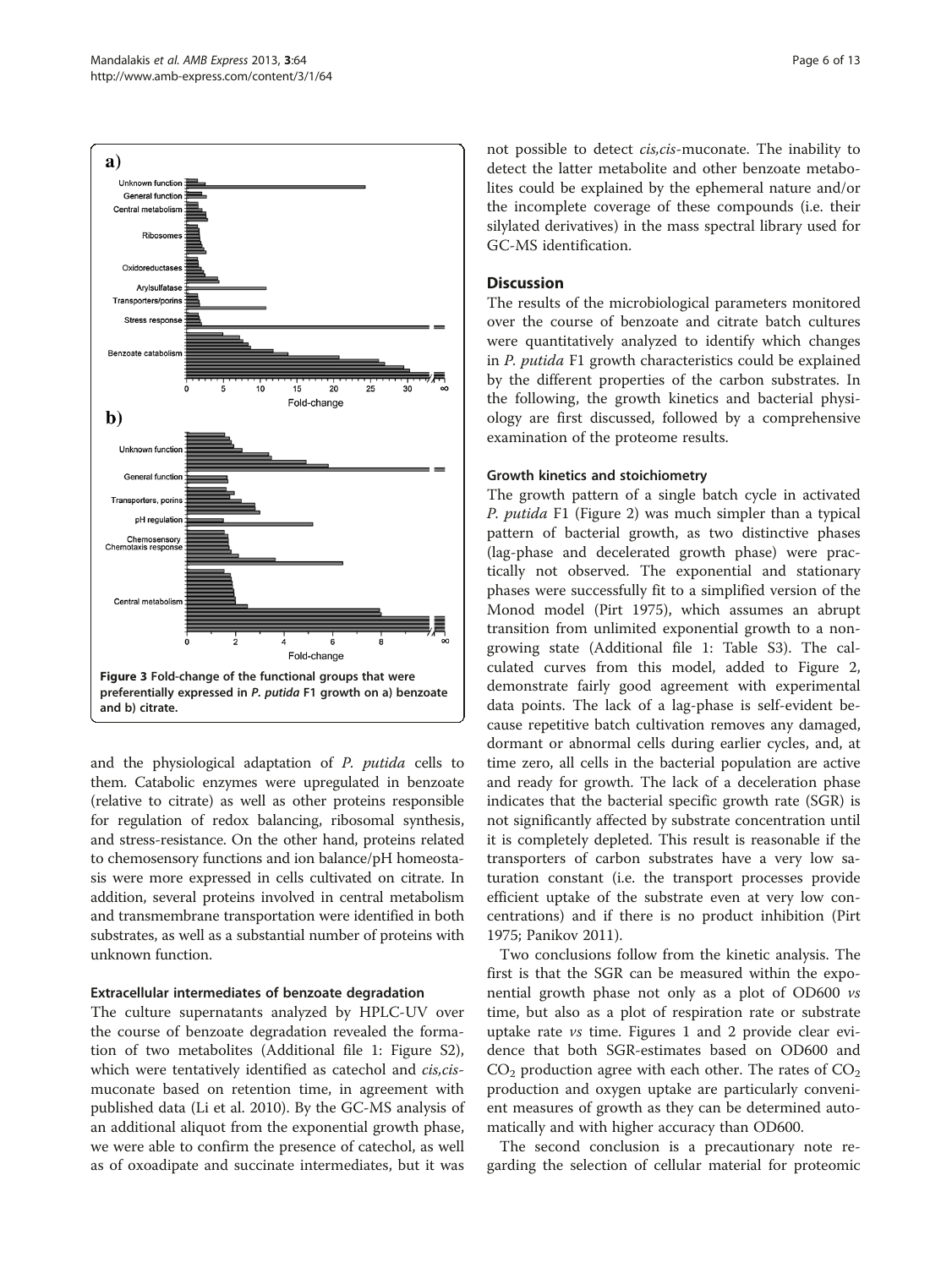<span id="page-6-0"></span>analyses. Up to now, insufficient attention has been paid to the stabilization of the growth profile, and the collection of exponentially grown cells in previous studies was generally conducted without prior repetitive batch cultivation. Importantly, the actual growth intensity observed in ad hoc batch cultivation without preliminary sequential growth passages can be significantly lower than the 'correct' SGR attributed to a given bacterial strain. For example, the first batch cycle on benzoate and citrate (Figure [1c](#page-3-0), [1](#page-3-0)d) yielded an SGR that was 30 to 35% lower than the maximum SGR. The reduced growth rate could be accompanied by cellular heterogeneity (i.e., some cells being more active than others) and thus with an altered proteome profile as compared with the fully activated culture.

On average, the SGR was equal for benzoate and citrate  $(1.01 \pm 0.11$  and  $1.11 \pm 0.12$  h<sup>-1</sup>, respectively). On the other hand, the cell yield was consistently higher on benzoate (0.6 g cell/g substrate) than on citrate (0.29 g/g), as expected, based on thermodynamic considerations (Esener et al. [1983;](#page-11-0) Panikov [1999](#page-11-0); Roels [2009](#page-11-0)), i.e., 1 g/L each of trisodium citrate and sodium benzoate require, respectively, 17 mM and 52 mM  $O_2$  for their complete oxidation. These results indicate that benzoate contains 3-fold more energy per unit mass than citrate. Below we show that these thermodynamic considerations are consistent with proteomic differences.

## Preferentially expressed proteins in benzoate-grown P. putida F1

#### Enzymes of the benzoate catabolic pathway

Out of the 54 upregulated proteins found in benzoategrown cells, not surprisingly, 14 were associated with the catabolic degradation of benzoate (Harwood and Parales [1996\)](#page-11-0). More specifically, 12 proteins covered all eight steps of benzoate degradation via the catechol ortho-cleavage pathway (Figure 4), including the initial oxidation of benzoate to a 1,2-dihydroxy derivative and the eventual formation of succinyl-CoA and acetyl-CoA intermediates of the TCA cycle. It should be noted that two additional enzymes participating in the transformation of β-ketoadipate to β-ketoadipyl-CoA (Pput\_5289, Pput\_5290), while being quantified by only one peptide each, nevertheless showed a strong upregulation (6- to 11-fold). By including the latter two proteins, we identified the complete list of proteins responsible for benzoate degradation via the catechol ortho-cleavage pathway, as predicted from the full genome of P. putida F1. Additional evidence for the importance of the specific degradation process was provided by the analysis of metabolites in the culture supernatants. Catechol, *cis,cis-muconate*, oxoadipate and succinate, identified by either HPLC-UV or GC-MS measurements, were all benzoate metabolites arising from the catechol ortho-cleavage pathway.



Another two significantly upregulated proteins (Pput\_ 4344, Pput\_4342 with 8- to 27-fold change, respectively) were found to be involved in the protocatechuate ortho-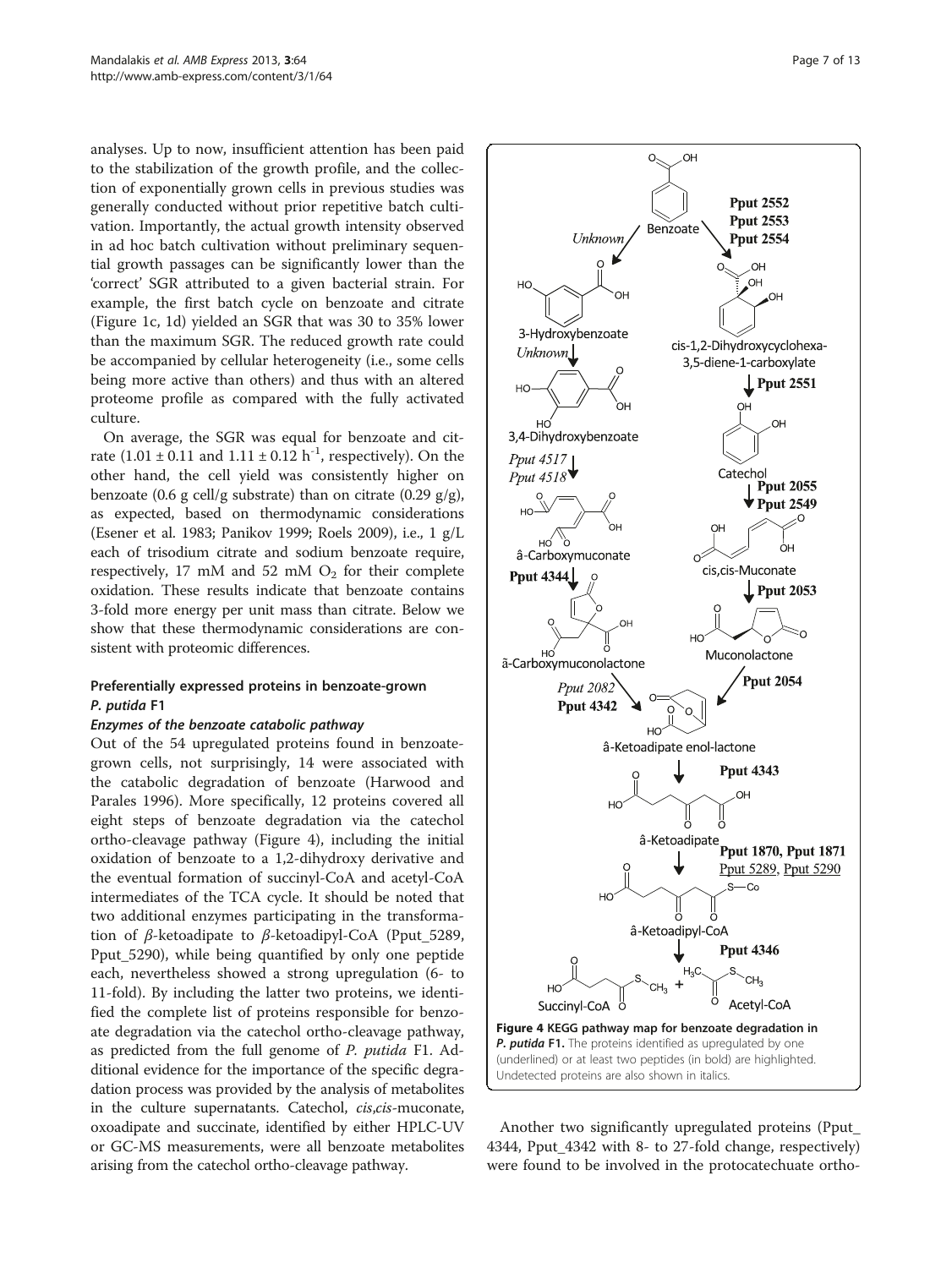cleavage, which is a parallel branch to the catechol ortho-cleavage pathway (Harwood and Parales [1996](#page-11-0)). This branch mediates the transformation of hydroxybenzoate to  $β$ -ketoadipate enol-lactone. The latter metabolite is a common intermediate of both the catechol and protocatechuate branches, and it thus represents the point of metabolic convergence (Figure [4\)](#page-6-0). The two upregulated proteins (Pput\_4344, Pput\_4342) were found to catalyze the transformation of  $\beta$ -carboxymuconate to γ-carboxymuconolactone and then to β-ketoadipate enol-lactone. While the change in the level of these enzymes was previously observed in p-hydroxybenzoate and vanillin biodegradation (Kim et al. [2006](#page-11-0)), this is the first report demonstrating that such a change can occur during the degradation of benzoate by P. putida F1. Our finding suggests that a fraction of benzoate could initially be hydroxylated and then channeled to the protocatechuate branch. However, the additional enzymes required for the transformation of benzoate to protocatechuate and then to β-carboxymuconate were not detected in this study, possibly due to their relatively lower abundances compared with the observed enzymes. Nevertheless, additional experiments (e.g. gene-knockdown experiments) will be needed to clarify the precise biological importance of Pput\_4344 and Pput\_4342 on benzoate degradation.

The above results confirm the strong biodegradation potential of P. putida F1 against monoaromatic compounds and indicate that this specific bacterium can lead to the complete degradation of benzoate. This result is of major importance for bioremediation-related applications where efficient cleanup of contaminated environments is required.

## Stress-response proteins

As compared to citrate, cell growth on benzoate resulted in as much as a 2-fold increase in the level of several stress-related proteins. Included in this group were GroEL chaperonin (Pput\_4363) and an Hsp70 chaperone DnaK (Pput 4593), both of which promote the proper folding of proteins under stress conditions (e.g. heatshock, chemical stress), as well as an hslU protease (Pput\_4875) participating in the degradation of misfolded proteins (Rosen et al. [2002](#page-11-0)). Another enzyme, an ATP dependent helicase of the Lhr-family (Pput\_1102), was only observed in benzoate-grown cells. Lhr-protein (i.e. long helicase-related) is the largest known protein in Escherichia coli, containing all seven conserved motifs of the DNA and RNA helicase superfamily II (Reuven et al. [1995](#page-11-0)). The Lhr gene has been reported to play a critical role in stimulating DNA repair in Caulobacter crescentus (Martins-Pinheiro et al. [2007](#page-11-0)) and Mycobacterium tuberculosis (Guo et al. [2010](#page-11-0)). Benzoate is known for its mutagenic ability, as shown in the case of yeast mitochondrial DNA (Piper [1999](#page-11-0)). Thus, a likely function of the Lhr protein in P. putida cells is the repair of benzoate-induced DNA damage.

## **Transporters**

One putative uncharacterized protein (Pput\_4340), upregulated by 11-fold in benzoate-grown cells, was 100% identical with an outer membrane benF-like porin of P. putida KT2440. In P. putida, benF is part of an operon involved in benzoate catabolism regulated by benR (Cowles et al. [2000](#page-11-0); Nishikawa et al. [2008](#page-11-0); Sampathkumar et al. [2010\)](#page-12-0). Although the function of the porin is not completely known, there is some evidence, based on the heterological expression of the respective gene in yeast, that the *benF* gene product functions as an efflux pump of benzoate (Nishikawa et al. [2008](#page-11-0)). Thus, the likely physiological role of the protein in P. putida F1 is the relief of cells from benzoate toxicity by pumping this substrate out of the cells.

A sulfate transporter (Pput\_1565), along with three proteins involved in the transport of low-molecularweight nitrogen-containing compounds, such as cystine/ diaminopimelate (Pput\_0242), glutamate/aspartate (Pput\_ 1112) and glycine/betaine (Pput\_0316), were upregulated up to 1.8-fold. Nitrogen-containing compounds of low molecular weight, and glycine/betaine, in particular, have been suggested to play an osmoprotective role in several types of bacteria (Komarova et al. [2002](#page-11-0)). Moreover, the upregulation of amino acid and sulfate transporters has been previously observed in P. putida KT2440 under tetracycline-induced chemical stress (Yun et al. [2006](#page-12-0)). Considering that the osmolarity of the benzoate- and citrate-containing culture media used in the present study was not substantially different, it can be inferred that the upregulation of the specific transporter proteins in benzoate-grown P. putida F1 was more likely the result of a higher chemical rather than osmotic stress induced by benzoate.

## Sulfatase

A sulfatase (Pput\_2406) that was upregulated by 11-fold in benzoate-grown cells, was 96% identical with an arylsulfatase (PP\_3352) annotated in P. putida KT2440. Sulfatases, i.e. enzymes that catalyze the hydrolysis of sulfate ester bonds in a variety of organic sulfates, play an important role in the survival of *P. putida* in the soil environment (Kertesz [2000;](#page-11-0) Kahnert et al. [2002](#page-11-0); Mirleau et al. [2005\)](#page-11-0). This is quite reasonable, considering that sulfur in soils is mainly in an organic form, represented by sulfonates, sulfate esters, as well as sulfur-containing amino acids (methionine, cysteine and their sulfoxide and sulfone derivatives).

On the other hand, the presence of inorganic sulfate is known to decrease the expression of several bacterial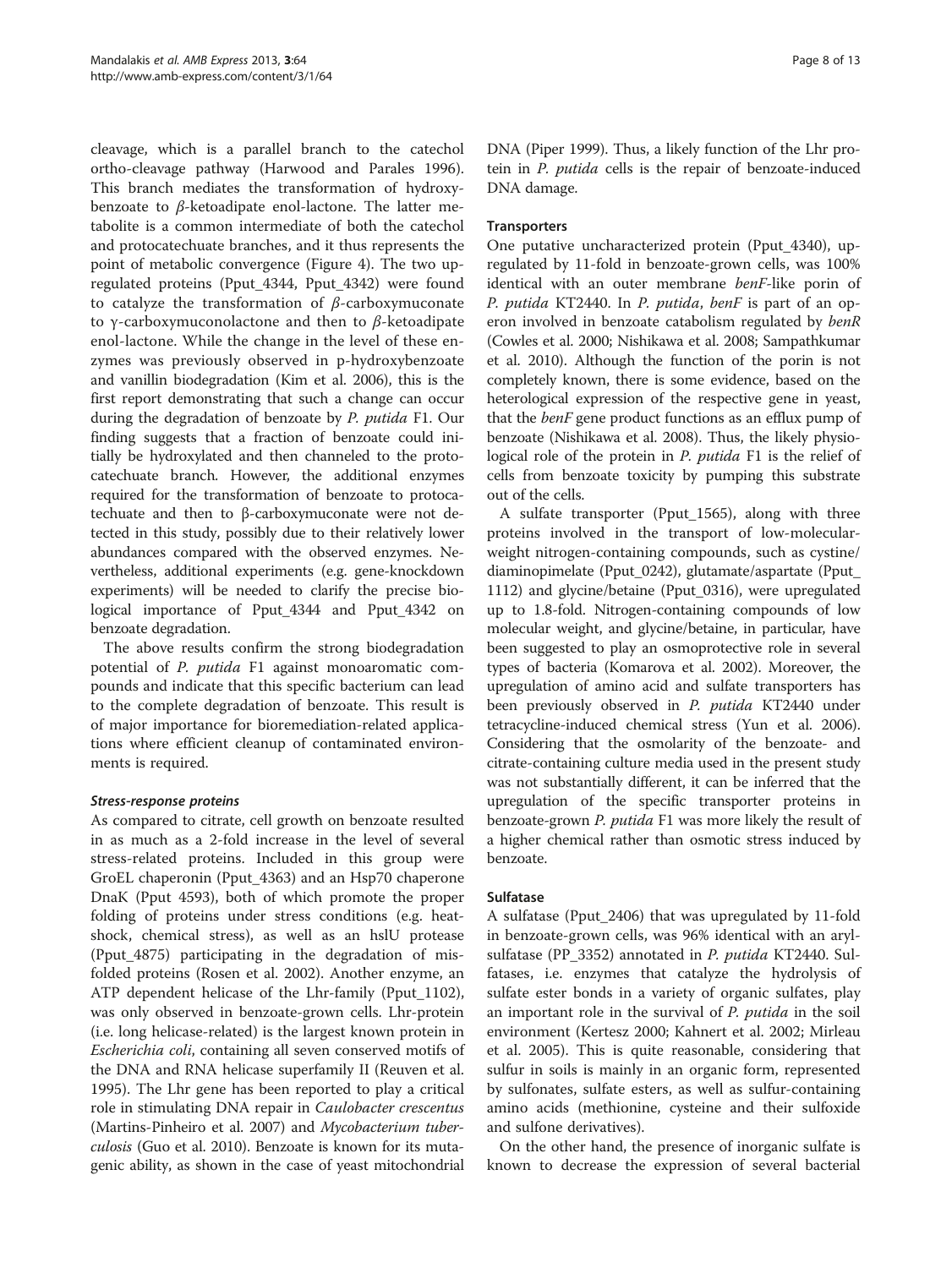sulfatases (Kertesz [2000](#page-11-0)). While sulfate was an ingredient of the HMB medium used in both benzoate and citrate cultures, comparative proteomic analysis indicated a significant preferential expression (over 11-fold) of arylsulfatase (Pput\_2406) in benzoate-grown cells. Further studies are needed to explore whether the presence of aromatic (e.g. benzoate) rather than aliphatic (e.g. citrate) C-substrate is able to override the repressive action of inorganic sulfate. From an ecological perspective, such metabolic regulation would be advantageous for the survival of P. putida. If naturally occurring aromatic hydrocarbons are at least partly sulfated, then arylsulfatase repression by coexisting inorganic sulfates would be an obstacle to the consumption of available sources of organic carbon, which is generally the limiting factor for bacteria growth in real ecosystems.

## Other catabolic enzymes, tentative redox-balancing function

Several oxidoreductases, mainly represented by dehydrogenases, oxygenases and other redox-balancing proteins were preferentially expressed in benzoate-grown cells (Additional file [1](#page-10-0): Table S1). It is tempting to speculate that upregulation of oxidoreductases is required for the balancing of the redox state of cells when grown on a highly reduced C-substrate such as benzoate. The difference in the degree of reduction was identified through a comparison of the elemental composition of benzoate, citrate and of P. putida F1 cell mass by using bruttoformula normalized to C-content (Table 1). The average oxygen content in cells is 0.5 atoms per carbon, which is substantially higher compared to benzoate (0.29) and much lower than that of citrate (1.16). With this in mind, enzymes catalyzing oxygen incorporation into carbon substrates would be relatively more advantageous for cells growing in benzoate than in citrate. The benzoate catabolic pathway (Figure [4](#page-6-0)) involves several oxidative steps bringing the end products (succinate and acetate) close to the cell-mass average level. However, some intermediates are likely to be diverted from the catabolic path to anabolic reactions, such as the synthesis of aromatic amino acids and nucleotides etc. Consequently, additional oxygenases (i.e. other than those enzymes involved in the benzoate ortho-cleavage pathway) would be required by the cells in order to compensate for the oxygen deficiency. The results from our proteomic analysis appear to be consistent with this reasoning.

## Table 1 Brutto-formula of benzoate, citrate and cell mass normalized to carbon content

| Benzoate                     | Citrate                     | Average cell <sup>a</sup> |
|------------------------------|-----------------------------|---------------------------|
| $CH_{0.71}O_{0.29}Na_{0.14}$ | $CH_{0.83}O_{1.16}Na_{0.5}$ | $CH_{1.9}O_{0.5}M_{0.2}$  |

<sup>a</sup>The M symbol represents bulk mineral instead of Na alone.

## Ribosomes

A group of 9 ribosomal proteins were upregulated under benzoate-growth conditions. The synthesis of ribosomal proteins is tightly coupled to cell growth rate, and high levels of ribosomes are a common feature of fast growing cells. In this context, the preferential expression of ribosomal proteins in benzoate rather than in citrate is not very clear, considering that P. putida F1 cells exhibited the same specific growth rate in both substrates.

Though, this effect may be indicative of a stress response arising from cells exposure to high benzoate levels. In a previous transcriptomic study, Jang et al. ([2008\)](#page-11-0) investigated the cellular response of Staphylococcus aureus to phenylphenol and they observed a strong overexpression of several genes encoding ribosomal proteins after 20 min of exposure. This finding was interpreted to reflect a bacterial response to phenylphenol toxicity and it was argued that the upregulation of ribosomal protein genes might enhance the translation process or help proper ribosome functioning under stress conditions as the exposure to phenylphenol. Based on these, a similar response would be expected for P. putida F1 exposure to benzoate considering its moderate toxicity and its structural similarities to phenylphenol.

## Preferentially expressed proteins in citrate-grown P. putida F1

#### Central metabolism

A total of 16 proteins involved in central metabolism (Figure [3b](#page-5-0)) were upregulated (relative to benzoate) in citrate-grown cells. These proteins were distributed among key metabolic processes, such as citrate cycle, energy transduction, biosynthesis of some cellular components (e.g. fatty acids, thiamine) and catabolism of amino acids (i.e. glycine, aspartate) (Additional file [1](#page-10-0): Table S2). The specific changes most probably occurred as a manifestation of the entire metabolic network change in switching from one C-source to another.

## **Transporters**

The complete genome of *P. putida* F1 lists five proteins attributed to citrate transport; however, only one of them, Pput\_0165, was detected and quantified (1 peptide) with a high citrate-induced upregulation (>15-fold), suggesting that citrate/proton symport can be a main citrate entry into the cell. In contrast to benzoate growth conditions where transporters for small nitrogen-containing molecules were upregulated, the group of citrateinduced transporters was primarily composed of outer membrane porins. A total of four outer membrane porins (Pput\_1235, Pput\_0249, Pput\_1128, Pput\_4302), as well as a TonB-dependent siderophore receptor (Pput\_ 0283), the physiological function of which could be counter-balancing the intracellular Fe chelating by citrate,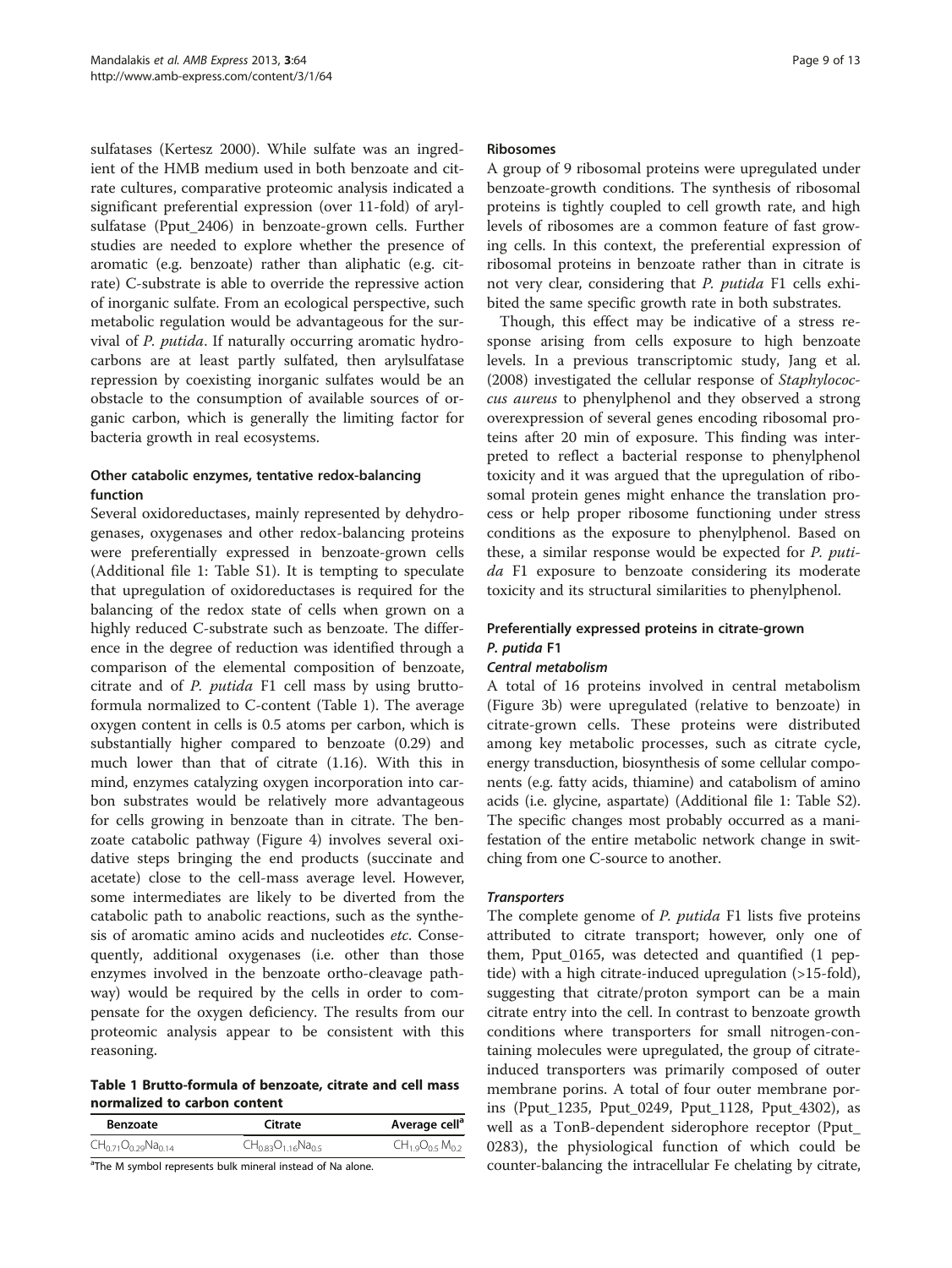were upregulated. Additionally, two upregulated proteins in citrate-grown cells were responsible for protein translocation: preprotein translocase subunits SecE (Pput\_ 0474) and YajC (Pput\_0864). Their physiological/functional roles as well as the reason to be stimulated by citrate need further study.

## Ion balance and pH regulation

Na<sup>+</sup>/H<sup>+</sup> antiporter Nha (Pput\_1868) increased its level in citrate-grown cells, relative to benzoate, by a factor of 5.2. The major reason for the increase is likely to be the process of alkalization caused by excess of sodium (Sakano et al. [1997](#page-11-0)). The difference between sodium citrate and sodium benzoate is that the former generates three uncompensated Na<sup>+</sup> ions per consumed molecule versus one Na<sup>+</sup>/molecule for benzoate. Therefore, the cell faces a higher demand to maintain the cytoplasm near neutral pH while growing on citrate. The scheme in Figure 5 summarizes a postulated mechanism of neutralizing Na<sup>+</sup> by using three metabolic mechanisms: i) Na<sup>+</sup>/H<sup>+</sup> antiporter Nha pumping Na<sup>+</sup> out of the cell, ii) carbonate dehydratase (Pput\_0115 ) that catalyzes rapid interconversion of  $CO<sub>2</sub>$  (respiration products) and water to bicarbonate and protons to compensate for the excessive alkalinity of culture medium, and iii) catabolic breakdown of intracellular amino acids (e.g. glycine, aspartic acid; based on the upregulation of Pput\_1026, Pput\_5247) (Sakano et al. [1997](#page-11-0)), which produce weaker ammonium cations and relatively stronger organic acids. The cumulative effect of the three metabolic mechanisms makes it possible to maintain a neutral medium.



In our experiments, the amount of 1 N HCl used to neutralize metabolic alkalinity was roughly the same in the citrate and benzoate fermentations, probably due to the above neutralization mechanisms in citrate-grown cells.

#### Chemosensory/chemotaxis proteins

Citrate-grown cells showed a preferential expression of several proteins involved in flagellar motility (e.g. flagellar basal body-associated protein FliL, Pput\_1507) and cell chemotaxis, e.g. CheW chemotaxis adaptor proteins, methyl-accepting chemotaxis proteins (MCPs) and chemotaxis histidine kinases (Additional file [1](#page-10-0): Table S2). The mechanism of bacterial chemotaxis is primarily controlled by a core signaling system composed of membrane chemo-receptors (i.e. MCPs), cytoplasmic histidine kinases (widely known as CheA proteins) and CheW proteins which facilitate the coupling between them (Liu et al. [2012](#page-11-0)). This system senses chemical signals and transduces them to the flagellar motor to control the direction of rotation (Liu et al. [2012\)](#page-11-0). The increase of MCPs, histidine kinase and CheW proteins observed in P. putida F1 suggests that chemotactic activity was higher in citrate than in benzoate-grown cells. Most probably, this comparative result is another side effect driven by the moderate toxicity of benzoate rather than a direct positive effect from citrate. In fact, a previous transcriptomic study investigating toluene stress in P. putida KT2440 reported a repression of the motility/ chemotaxis and pilus/flagellum-related genes as a result of aromatic toxicity (Domínguez-Cuevas et al. [2006\)](#page-11-0). It was further suggested that since motility is a highly energy-consuming function, the repression of motility genes may serve as an adaptive response of bacteria to save energy in coping with chemical stress (Domínguez-Cuevas et al. [2006\)](#page-11-0). Benzoate toxicity could cause the adoption of a similar energy-saving strategy by P. putida F1 and induce the apparent increase of chemotactic proteins in citrate-grown cells (i.e. the relative decrease of the specific proteins in benzoate).

## Comparison of P. putida shotgun proteomics studies on the degradation of monoaromatic hydrocarbons

In a previous study, Yun et al. ([2011\)](#page-12-0) investigated the global proteomic response of benzoate- versus succinategrown cells of Pseudomonas putida KT2440. Following iTRAQ-labeling and LC-MS/MS analysis on an LTQ mass spectrometer, 570 proteins were identified and 107 of them were regarded as differentially expressed using less stringent criteria (e.g. fold-change > 1.3, no limitation for  $p$ -value). In line with our findings, Yun et al. ([2011\)](#page-12-0) observed the upregulation of several benzoate-degrading proteins and amino acid ABC transporters in benzoategrown cells. In contrast, an opposite trend was reported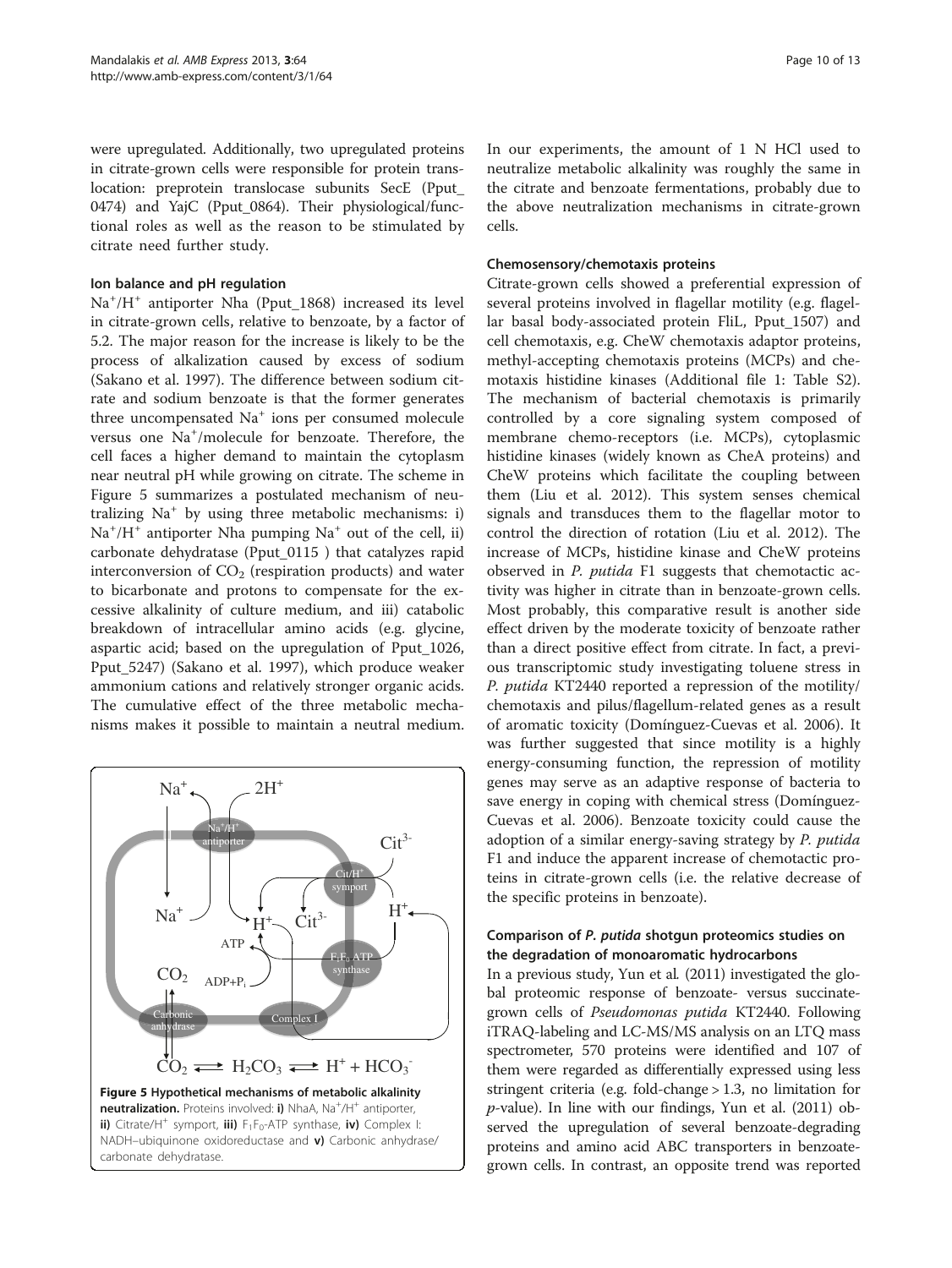<span id="page-10-0"></span>for ribosomal and chemotaxis-related proteins, which were found to be down- and up-regulated, respectively, in benzoate cultures. Though, a quite limited interpretation was provided for those findings. It is also interesting that P. putida KT2440 showed a higher number of heat-shock and universal stress proteins when grown on succinate rather than on benzoate (six versus two proteins). This observation was contradictory to our results, as P. putida F1 exhibited an upregulation of five stress-proteins when benzoate was used as carbon source.

In another study, the proteomic response of P. putida P8 during its growth on benzoate and succinate was investigated using gel-based quantitative proteomics (Cao and Loh [2008\)](#page-11-0). Besides the upregulation of eight proteins involved in benzoate degradation via catechol ortho- and meta-cleavage pathways, five chaperones and detoxification/stress proteins were upregulated in benzoate-grown P. putida P8. Similarly with our results, Cao and Loh ([2008](#page-11-0)) suggested that the oxidative stress could be more severe during biodegradation of aromatic pollutants and it may cause the overexpression of stress proteins for the protection of cells against oxidative damage. In addition, the upregulation of seven dehydrogenase/reductase proteins was reported for P. putida P8 cells grown on benzoate, implying the existence of a redox balancing mechanism, similar to that observed for P. putida F1.

In a more recent study, Kasahara et al. ([2012](#page-11-0)) used a label-free method to perform a semi-quantitative proteomic analysis of P. putida F1 and to investigate the degradation of benzene and other monoaromatic compounds. With the exception of Pput\_2549, benzene degradation induced the upregulation of all the enzymes involved in catechol ortho-cleavage pathway. In contrast to our findings, the upregulation of several enzymes participating in the catechol meta-cleavage pathway was also observed. Besides pollutant catabolism, a detailed interpretation of proteomic data regarding other cellular processes was not available in that study for further comparison.

Our goal in the present work was to build a bridge between traditional physiological study and contemporary proteomic research. The former approach simplifies microbial growth by using a few readily available parameters and pseudo-stoichiometric variables (brutto-formula of cell mass, yield, SGR, etc.) to generate an integrated view of a complex cellular system. The proteomic approach uncovers the stoichiometry of known metabolic processes emanating from complete microbial genome sequencing data.

The physiological and proteomic approaches complement each other, and their combination can lead to a better understanding of bacterial response under different growth conditions. In particular, the comparative physiological study of P. putida growth on citrate and

benzoate, followed by proteomic analysis, revealed unexpectedly diverse cellular mechanisms required for changing from one C-source to another. First, we confirmed earlier findings and detected all enzymes of the peripheral catabolism of benzoate through the catechol ortho-cleavage pathway. Two other upregulated catabolic enzymes suggested that the protocatechuate ortho-cleavage pathway could also play a role in benzoate degradation. Moreover, catabolic enzymes for benzoate were presumed to induce the observed upregulation of an arylsulfatase, which could be essential for the catabolism of sulfated aromatic hydrocarbons co-existing in nature with benzoate. A second category of proteins was upregulated to optimize uptake of respective exogenous C-substrates (i.e. specific benzoate and citrate transporters).

Finally, several other groups of proteins were found to be responsible for various physiological adjustments made by P. putida F1 in response to the C-source change. By examining the functions of these proteins, we were able to discern important information about altered cellular processes that otherwise would be difficult to deduce by a simple examination of respective metabolic pathways. Examples included: i) the induction of stress response (including the increase of ribosomal proteins as a side effect) resulting from the toxicity of benzoate; ii) the activation of redox-balancing due to the higher C:O ratio (degree of reduction) of benzoate versus citrate; iii) the induction of metabolic pH-regulation caused by a higher intracellular alkalization from trisodium citrate; and iv) the increase of cellular motility and chemosensory mechanisms in citrate relative to benzoate-grown cells as a result of benzoate toxic-effect. The results of the present study thus demonstrate the power of proteomics in the understanding of bacterial response to various C-sources including organic pollutants. This understanding should ultimately impact environmental engineering as the molecular processes operating with the bacterial cells become understood.

## Additional file

[Additional file 1:](http://www.biomedcentral.com/content/supplementary/2191-0855-3-64-S1.doc) Electronic supplementary material.

#### Competing interests

The authors declare that they have no competing interests.

#### Acknowledgment

This research was supported by NIH GM15847 (BLK), by NSF award #1002148 (NP) and by a Marie Curie International Outgoing Fellowship (PIOF-GA-2009- 235470) within the 7th European Community Framework Programme (MM). We thank Dr. Rebecca E. Parales (University of California, Davis), for providing the Pseudomonas putida F1 strain. Contribution No. 1034 from the Barnett Institute.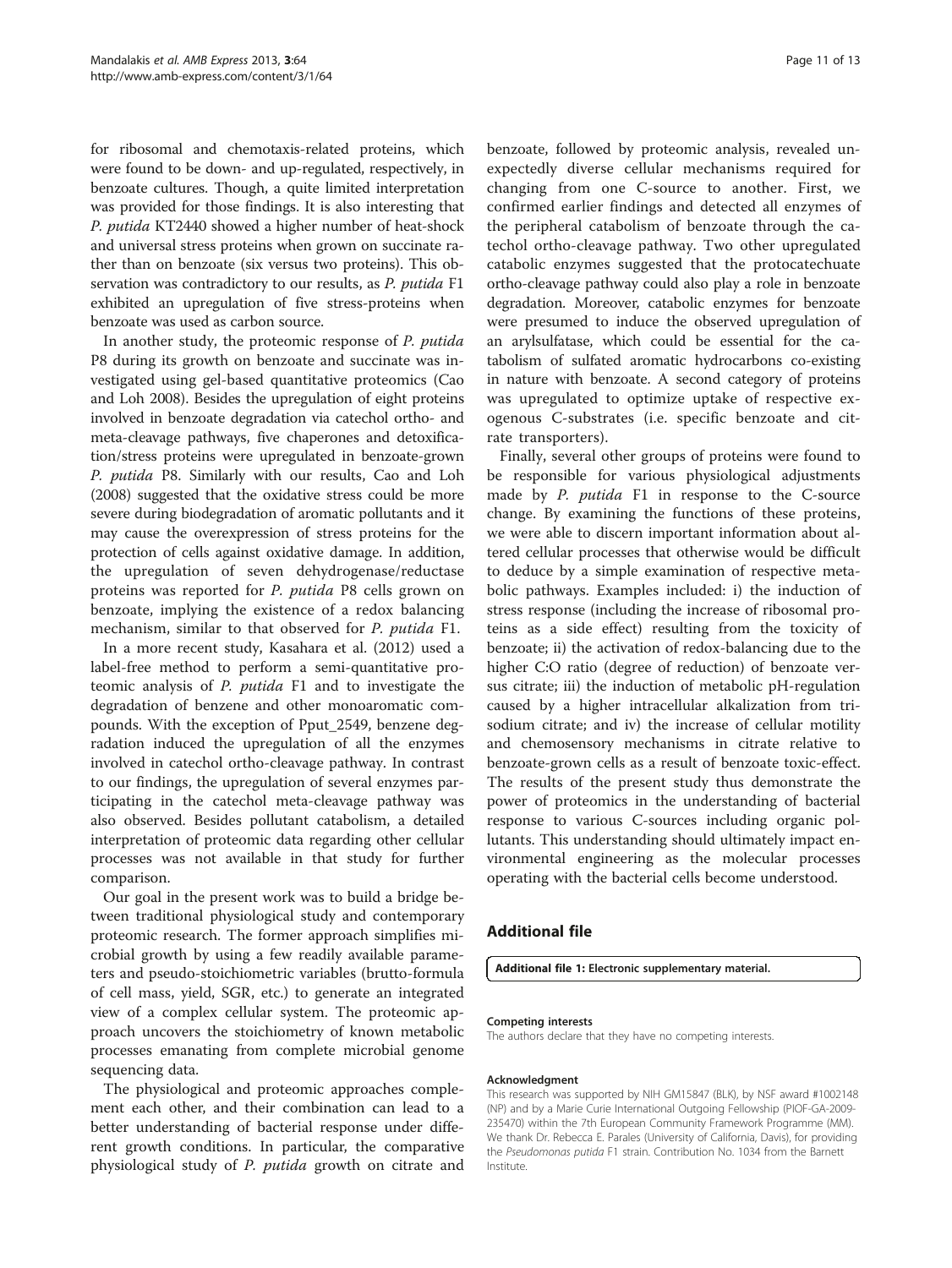#### <span id="page-11-0"></span>Author details

<sup>1</sup>Barnett Institute, Northeastern University, Boston, MA 02115, USA. <sup>2</sup>Present Address: Department of Chemistry, University of Crete, Heraklion GR-71409, Greece. <sup>3</sup>Present Address: Harvard School of Public Health, Department of Immunology and Infectious Diseases, Boston, MA 02115, USA.

Received: 19 October 2013 Accepted: 21 October 2013 Published: 25 October 2013

#### References

- Alagappan G, Cowan RM (2004) Effect of temperature and dissolved oxygen on the growth kinetics of Pseudomonas putida F1 growing on benzene and toluene. Chemosphere 54:1255–1265
- Arevalo-Ferro C, Reil G, Görg A, Eberl L, Riedel K (2005) Biofilm formation of Pseudomonas putida IsoF: the role of quorum sensing as assessed by proteomics. Syst Appl Microbiol 28:87–114
- Cao B, Loh KC (2008) Catabolic pathways and cellular responses of Pseudomonas putida P8 during growth on benzoate with a proteomics approach. Biotechnol Bioeng 101:1297–1312
- Carmona M, Zamarro MT, Blázquez B, Durante-Rodríguez G, Juárez JF, Valderrama JA, Barragán MJ, García JL, Díaz E (2009) Anaerobic catabolism of aromatic compounds: a genetic and genomic view. Microbiol Mol Biol Rev 73:71–133
- Cheng Z, Woody OZ, Song J, Glick BR, McConkey BJ (2009a) Proteome reference map for the plant growth-promoting bacterium Pseudomonas putida UW4. Proteomics 9:4271–4274
- Cheng Z, Wei YY, Sung WW, Glick BR, McConkey BJ (2009b) Proteomic analysis of the response of the plant growth-promoting bacterium Pseudomonas putida UW4 to nickel stress. Proteome Sci 7:18
- Cowles CE, Nichols NN, Harwood CS (2000) BenR, a XylS homologue, regulates three different pathways of aromatic acid degradation in Pseudomonas putida. J Bacteriol 182:6339–6346
- Díaz LF, Muñoz R, Bordel S, Villaverde S (2008) Toluene biodegradation by Pseudomonas putida F1: targeting culture stability in long-term operation. Biodegradation 19:197–208
- Domínguez-Cuevas P, González-Pastor JE, Marqués S, Ramos JL, de Lorenzo V (2006) Transcriptional tradeoff between metabolic and stress-response programs in Pseudomonas putida KT2440 cells exposed to toluene. J Biol Chem 281:11981–11991
- Dowell JA, Frost DC, Zhang J, Li L (2008) Comparison of two-dimensional fractionation techniques for shotgun proteomics. Anal Chem 80:6715–6723
- Esener AA, Roels JA, Kossen NW (1983) Theory and applications of unstructured growth models: Kinetic and energetic aspects. Biotechnol Bioeng 25:2803–2841
- Friman H, Schechter A, Nitzan Y, Cahan R (2012) Effect of external voltage on Pseudomonas putida F1 in a bio electrochemical cell using toluene as sole carbon and energy source. Microbiology 158:414–423
- Guo Y, Bandaru V, Jaruga P, Zhao X, Burrows CJ, Iwai S, Dizdaroglu M, Bond JP, Wallace SS (2010) The oxidative DNA glycosylases of Mycobacterium tuberculosis exhibit different substrate preferences from their Escherichia coli counterparts. DNA Repair 9:177–190
- Han MJ, Lee JW, Lee SY (2011) Understanding and engineering of microbial cells based on proteomics and its conjunction with other omics studies. Proteomics 11:721–743
- Han MJ, Lee SY, Koh ST, Noh SG, Han WH (2010) Biotechnological applications of microbial proteomes. J Biotechnol 145:341–349
- Harwood CS, Parales RE (1996) The β-ketoadipate pathway and the biology of self-identity. Annu Rev Microbiol 50:553–590
- Heim S, Ferrer M, Heuer H, Regenhardt D, Nimtz M, Timmis KN (2003) Proteome reference map of Pseudomonas putida strain KT2440 for genome expression profiling: distinct responses of KT2440 and Pseudomonas aeruginosa strain PAO1 to iron deprivation and a new form of superoxide dismutase. Environ Microbiol 5:1257–1269
- Jang HJ, Nde C, Toghrol F, Bentley WE (2008) Microarray analysis of toxicogenomic effects of ortho-phenylphenol in Staphylococcus aureus. BMC Genomics 9:411
- Kahnert A, Mirleau P, Wait R, Kertesz MA (2002) The LysR-type regulator SftR is involved in soil survival and sulphate ester metabolism in Pseudomonas putida. Environ Microbiol 4:225–237
- Kasahara Y, Morimoto H, Kuwano M, Kadoya R (2012) Genome-wide analytical approaches using semi-quantitative expression proteomics for aromatic

hydrocarbon metabolism in Pseudomonas putida F1. J Microbiol Methods 91:434–442

- Kertesz MA (2000) Riding the sulfur cycle-metabolism of sulfonates and sulfate esters in gram-negative bacteria. FEMS Microbiol Rev 24:135–175
- Kim YH, Cho K, Yun SH, Kim JY, Kwon KH, Yoo JS, Kim SI (2006) Analysis of aromatic catabolic pathways in Pseudomonas putida KT 2440 using a combined proteomic approach: 2-DE/MS and cleavable isotope-coded affinity tag analysis. Proteomics 6:1301–1318
- Komarova TI, Koronelli TV, Timokhina EA (2002) The role of low-molecular-weight nitrogen compounds in the osmotolerance of Rhodococcus erythropolis and Arthrobacter globiformis. Mikrobiologiia 71:166–170
- Krayl M, Benndorf D, Loffhagen N, Babel W (2003) Use of proteomics and physiological characteristics to elucidate ecotoxic effects of methyl tert-butyl ether in Pseudomonas putida KT2440. Proteomics 3:1544–1552
- Li D, Yan Y, Ping S, Chen M, Zhang W, Li L, Lin W, Geng L, Liu W, Lu W, Lin M (2010) Genome-wide investigation and functional characterization of the beta-ketoadipate pathway in the nitrogen-fixing and root-associated bacterium Pseudomonas stutzeri A1501. BMC Microbiol 10:36
- Liu J, Hu B, Morado DR, Jani S, Manson MD, Margolin W (2012) Molecular architecture of chemoreceptor arrays revealed by cryoelectron tomography of Escherichia coli minicells. Proc Natl Acad Sci U S A 109:E1481–E1488
- Loh KC, Cao B (2008) Paradigm in biodegradation using Pseudomonas putida–A review of proteomics studies. Enzyme Microb Technol 43:1–12
- Martins-Pinheiro M, Marques RCP, Menck CFM (2007) Genome analysis of DNA repair genes in the alpha proteobacterium Caulobacter crescentus. BMC Microbiol 7:17
- Mirleau P, Wogelius R, Smith A, Kertesz MA (2005) Importance of organosulfur utilization for survival of Pseudomonas putida in soil and rhizosphere. Appl Environ Microbiol 71:6571–6577
- Nikodinovic-Runic J, Flanagan M, Hume AR, Cagney G, O'Connor KE (2009) Analysis of the Pseudomonas putida CA-3 proteome during growth on styrene under nitrogen-limiting and non-limiting conditions. Microbiology 155:3348–336
- Nishikawa Y, Yasumi Y, Noguchi S, Sakamoto H, Nikawa J (2008) Functional analyses of Pseudomonas putida benzoate transporters expressed in the yeast Saccharomyces cerevisiae. Biosci Biotechnol Biochem 72:2034–2038
- Panikov NS (2011) Microbial growth dynamics. In: Moo-Young M (ed) Comprehensive biotechnology, 2nd edn. Pergamon Academic Press, Burlington, ON, pp 257–283
- Panikov NS (1999) Kinetics, microbial growth. In: Flickinger MC, Drew SW (eds) Encyclopedia of bioprocess technology: fermentation, biocatalysts and bioseparation. John Wiley & Sons Inc., New York, NY, pp 1513–1543
- Parales RE, Ditty JL, Harwood CS (2000) Toluene-degrading bacteria are chemotactic towards the environmental pollutants benzene, toluene, and trichloroethylene. Appl Environ Microbiol 66:4098–4104
- Park SJ, Choi JS, Kim BC, Jho SW, Ryu JW, Park D, Lee KA, Bhak J, Kim SI (2009) PutidaNET: Interactome database service and network analysis of Pseudomonas putida KT2440. BMC Genomics 10(Suppl 3):S18
- Piper PW (1999) Yeast superoxide dismutase mutants reveal a pro-oxidant action of weak organic acid food preservatives. Free Radic Biol Med 27:1219–1227
- Pirt SJ (1975) Principles of microbe and cell cultivation. Wiley, New York, NY
- Poblete-Castro I, Becker J, Dohnt K, dos Santos VM, Wittmann C (2012) Industrial biotechnology of Pseudomonas putida and related species. Appl Microbiol Biotechnol 93:2279–2290
- Reardon KF, Kim KH (2002) Two-dimensional electrophoresis analysis of protein production during growth of Pseudomonas putida F1 on toluene, phenol, and their mixture. Electrophoresis 23:2233–2241
- Reuven NB, Koonin EV, Rudd KE, Deutscher MP (1995) The gene for the longest known Escherichia coli protein is a member of helicase superfamily II. J Bacteriol 177:5393–5400
- Roels JA (2009) Application of macroscopic principles to microbial metabolism. Biotechnol Bioeng 103:2–59
- Roma-Rodrigues C, Santos PM, Benndorf D, Rapp E, Sá-Correia I (2010) Response of Pseudomonas putida KT2440 to phenol at the level of membrane proteome. J Proteomics 73:1461–1478
- Rosen R, Biran D, Gur E, Becher D, Hecker M, Ron EZ (2002) Protein aggregation in Escherichia coli: role of proteases. FEMS Microbiol Lett 207:9–12
- Sakano K, Seiichiro K, Yazaki Y (1997) Acidification and alkalinization of culture medium by Catharanthus roseus cells–Is anoxic production of lactate a cause of cytoplasmic acidification? Plant Cell Physiol 38:1053–1059